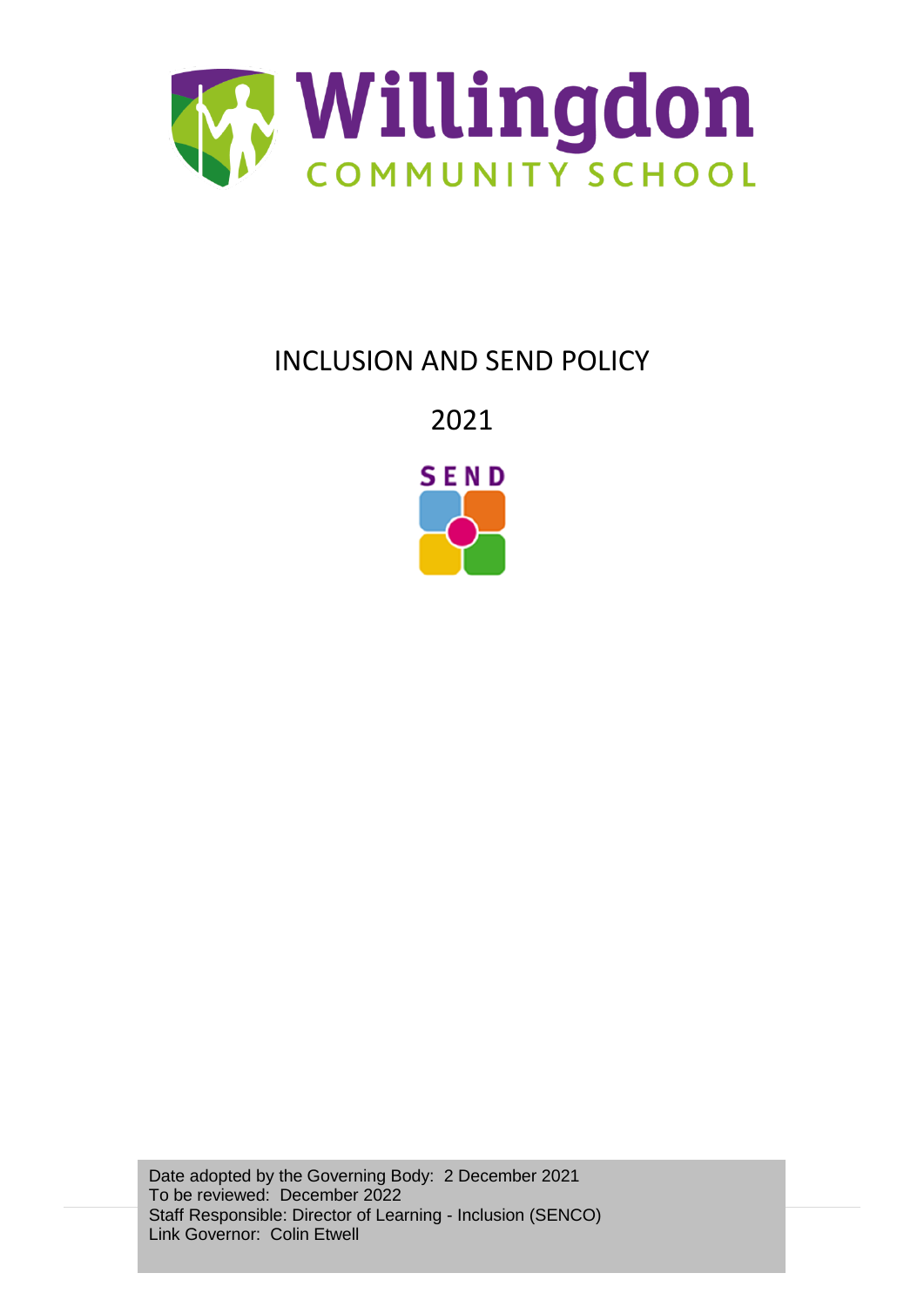## **SCHOOL INCLUSION & SEND POLICY**

## *Promoting the successful inclusion and achievement of all students who have additional needs*

At Willingdon Community School, we are committed to offering an inclusive curriculum to ensure the best possible progress for all of our students whatever their needs or abilities. All students are valued, given a sense of worth and helped to develop confidence in their abilities and strengths throughout the full range of their school experience. Support is provided for any student who at any time in their school career requires additional or different provision to help them to achieve success. These students may be those on the Special Educational Needs and Disabilities (SEND) register, Additional Needs register, or from groups that are nationally recognised as vulnerable to underachievement such as Looked After Children (LAC), students eligible for free school meals during the last six years (Ever 6), Gypsy, Roma Travellers (GRT) and those from ethnic minority groups (EM).

All teachers are teachers of Special Educational Needs and many students' circumstances make them vulnerable to underachievement at some stage in their schooling. We recognise that it is the teacher's responsibility to meet the needs of all young people in their class through their classroom organisation, materials used, teaching style, and differentiation and through partnership with specialist staff from the inclusion team. We firmly believe that this lies at the heart of good inclusive practice.

#### **DEFINITIONS**

| <b>Special Educational Needs -</b> | 'A pupil has SEN where their learning difficulty or disability calls for<br>special educational provision, namely provision different from or<br>additional to that normally available to pupils of the same age.'<br>(SEN Code of Practice 2014 Para 6.15) |
|------------------------------------|-------------------------------------------------------------------------------------------------------------------------------------------------------------------------------------------------------------------------------------------------------------|
| Disability -                       | A Disability* is 'a physical or mental impairment which has a<br>substantial and long-term adverse effect on a person's ability to<br>carry out day-to-day activities.' (Disability Discrimination Act)                                                     |
|                                    | *A student may have a medical condition that does not place them on the SEND<br>register, but for the purposes of equality of provision, are regarded as having a<br>disability that might require reasonable adjustment to be made for them.               |
| <b>Inclusion Register -</b>        | The name for the collective list of all students on the SEND register<br>and those belonging to the vulnerable groups listed above.                                                                                                                         |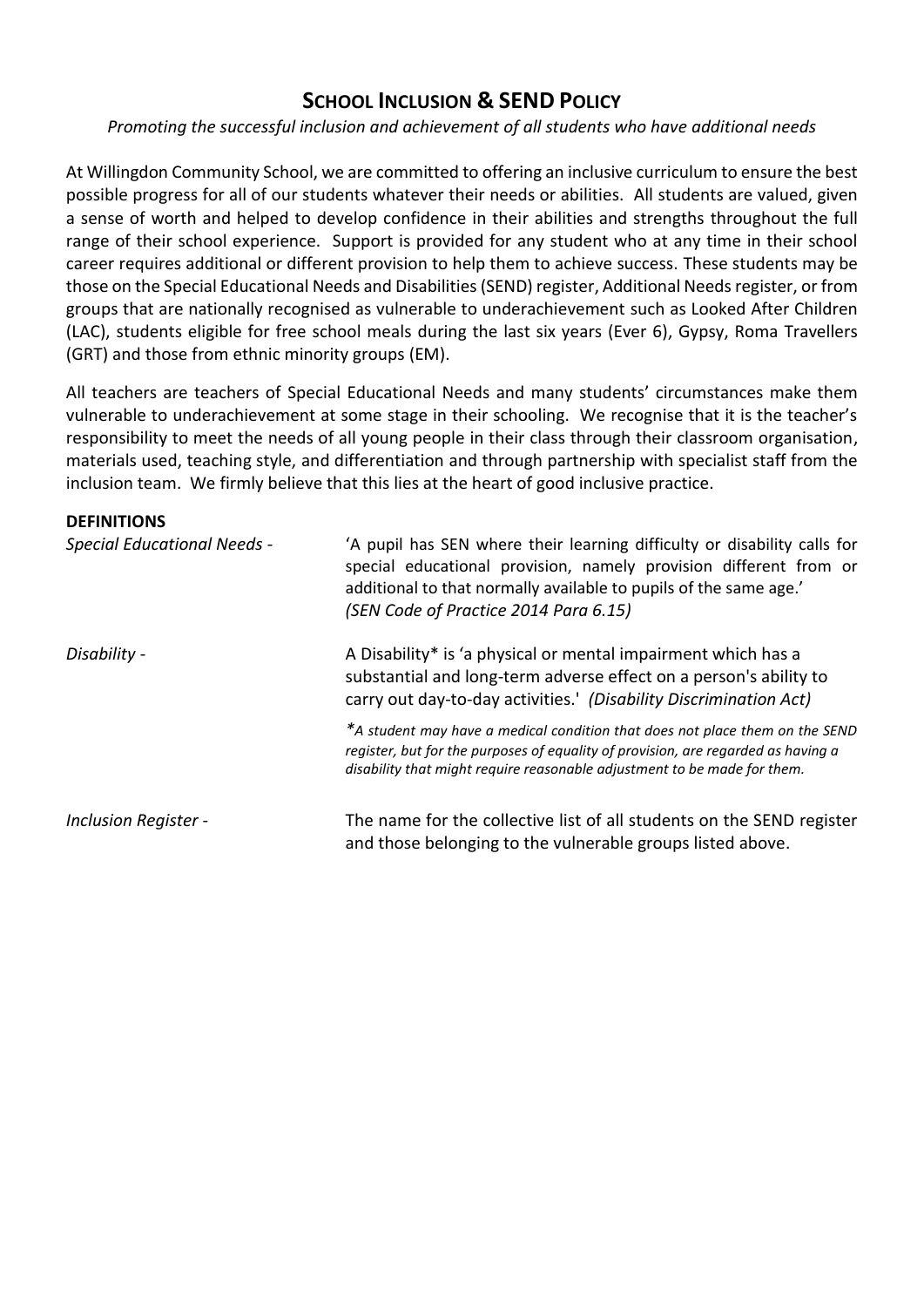

### **THE Inclusion team**

The Inclusion team works in the ARCCH and in classrooms and comprises a team of specialist staff including Learning Support Professionals (LSPs – formerly called Teaching Assistants) and a suite of dedicated rooms that support students with a range of barriers to learning. The ARCCH specialises in oneto-one and small group work for those students whose social, emotional and behavioural difficulties are a barrier to their learning. The ARCCH focuses on literacy, specific (and general) learning difficulties and speech, language and social communication skills.

ARCCH support is provided in-class by a committed and skilled group of Learning Support Professionals (LSPs) and through withdrawal from certain lessons. Support is also accessible at break/lunch times and after school.

Within the team we have LSPs that are trained to work in all areas of need and have expertise in a number of learning difficulties, such as speech, language and communication, Autistic Spectrum Conditions (ASC) and numeracy. LSPs are deployed in a number of ways. Typically, they work in a specific curriculum area. We also have LSPs who specialise in supporting Year 7. We are always aiming to develop independent learners and the LSPs have had extensive training on how to support students in becoming self-reliant.

The ARCCH works in partnership with the Hearing Support Facility as well as a wealth of specialist professionals.

Ollie Barber, Director of Learning - Inclusion (SENCO), leads the HUB team and line manages Katie Peck, Assistant Director of Learning – Inclusion (SENCO).

Katie James, SEND intervention Co-ordinator

Ollie is line managed by Nadene Townsend-Smith, Assistant Headteacher, reporting to the Headteacher, Emily Beer and the Governing Body.

### **ADMISSION ARRANGEMENTS**

The school caters for the full ability range and the presence or absence of a Special Educational Need is not a factor in the selection of students for admission.

Students will be admitted following statutory procedures with regard to consultation with the local authority and their admissions policy, including the admission of Students with Statements of Special Need and in line with the SEN Code of Practice 2014 and the Equalities Act 2010.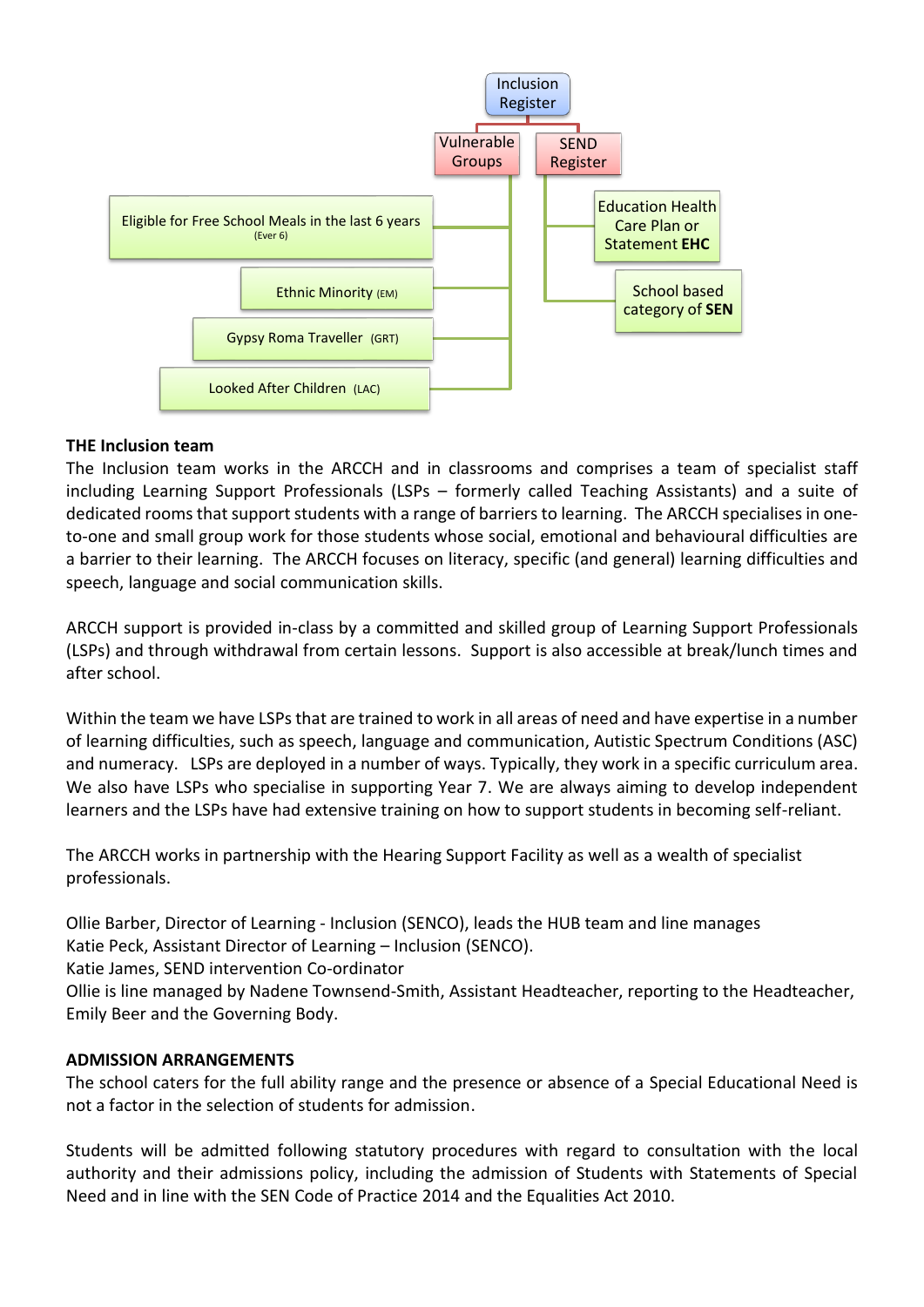## **CO-ORDINATING PROVISION**

The Headteacher and the governing body have delegated the responsibility for the day to day implementation of the policy to the Director of Learning - Inclusion (SENCO).

In line with the recommendations in the SEN Code of Practice 2014, the SENCO is responsible for:

- **•** overseeing the day-day operation of this policy
- co-ordinating provision for children with Special Educational Needs
- **EXECT** liaising with and advising teachers including the Designated Teacher for children in local authority care
- managing and deploying Learning Support Assistants and advising on the deployment of the school's delegated budget for SEN
- overseeing the records of all children with SEND and keeping them up to date
- liaising with parents of children with SEND in partnership with tutors, Directors of Student Progress, class teachers and Directors of Learning as appropriate.
- contributing to the in-service training of staff
- **EXTED** liaising with external agencies including the local authority, feeder primaries, educational psychology services, health and social services, and voluntary bodies.

The SENCO is responsible for reporting to the Headteacher and the governor with responsibility for SEND on the day-day management of the SEND policy. The role of the governing body is to judge the effectiveness of the implementation of the policy and the effectiveness of the provision made. It is the role of the Headteacher to decide on resources and funding (according to the East Sussex County Council Matrix) and the consideration of wider inclusive practices and priorities within the strategic leadership of the school.

The SENCO is qualified as a teacher and holds the NASENC qualification. She is also working to be qualified to carry out testing for exam access arrangements.

### **IDENTIFICATION AND ASSESSMENT**

We aim to secure early identification of students requiring additional support, also to review and amend the provision required as appropriate. Students are identified by our feeder primary school staff during transition. Literacy screening tests are used in both year 7 and year 9, as part of the whole-school progress tracking system at key assessment points during the year and by individual staff or parent referral. Raising attainment in order to close the attainment gap between all students and those on the inclusion register is important to us. The progress of SEND and vulnerable group students is monitored against rigorous targets set upon arrival at class teacher and individual subject level. Directors of Learning report on vulnerable group achievement in their departmental analyses. In turn, the Inclusion team monitors progress against targets in order to inform provision made for the individual. Directors of Student Progress liaise with the Director of Learning - Inclusion (SENCO) concerning behaviour, attendance and matters relating to student health and well-being.

The first response to a student making less than expected progress is high quality teaching targeted at their areas of weakness by their normal class teachers. If things do not improve, the student may be selected for extra intervention classes. These are small groups of approximately three or four students completing targeted work by staff from either, the English, Maths, HUB or ARCCH team. At this point, students who are identified by the school staff as demonstrating a higher level of need may be tested for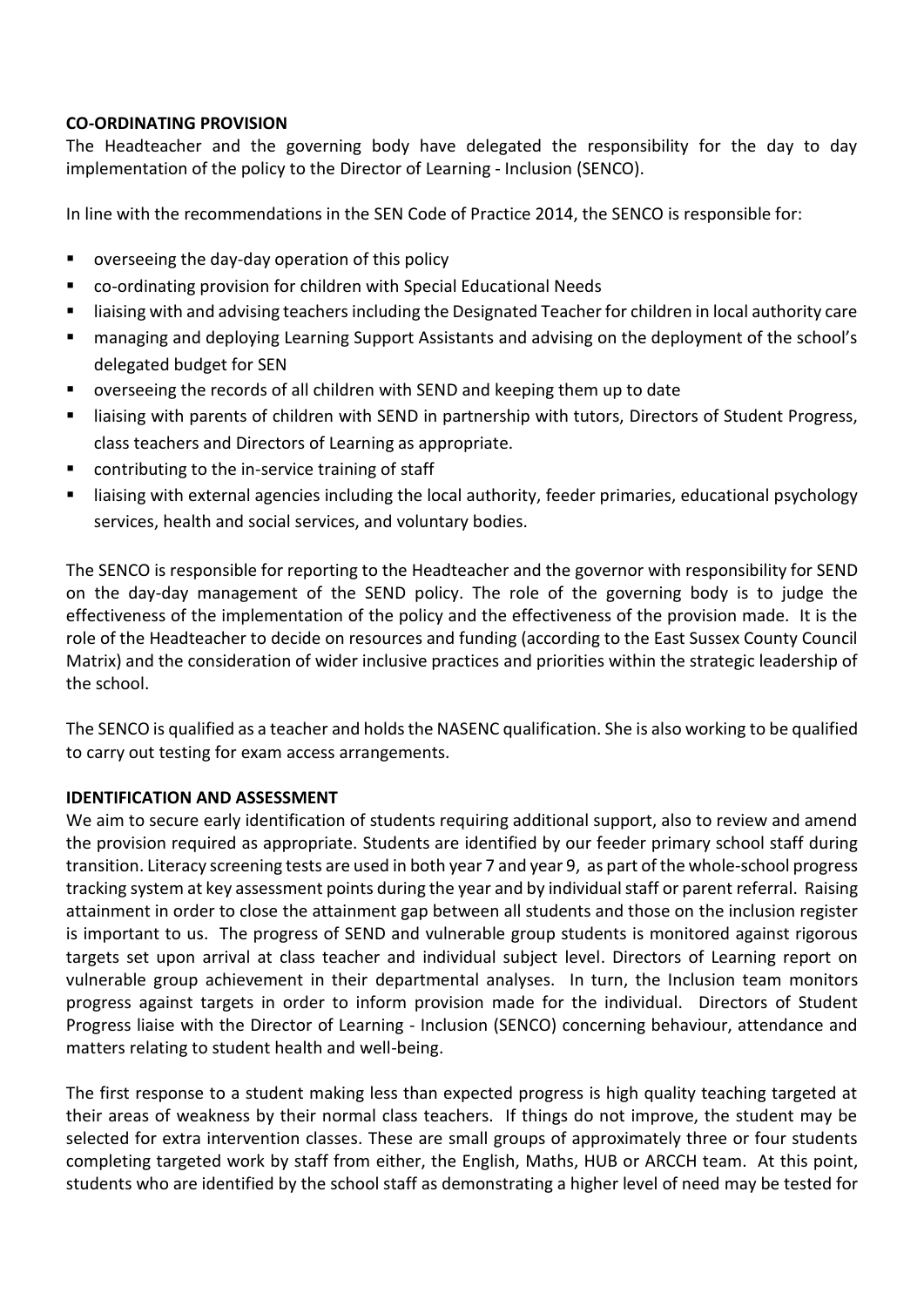specific learning difficulties. If this is deemed appropriate, this may involve the expertise of external agencies and colleagues in organisations such as CAHMS, ESBAS, CLASS and the Educational Psychologists` Service. We believe, in line with the Code of Practice 2014, that the student's views should be gathered as part of this process. Where a student is identified as having SEN, the parents will be formally notified; it is envisaged that there would already be an open dialogue between the parents and the Director of Inclusion (SENCo) at this stage. In providing for students with identified special educational need, we follow a graduated response in line with the code of practice 2014.

## **CODE OF PRACTICE GRADUATED RESPONSE**

#### **No Category of SEN**

Through high quality class teaching that is targeted at a student's areas of weakness by their normal class teacher, students can, and do, make significant gains. Furthermore, a student that is identified as requiring extra small group literacy or numeracy support would not necessarily be deemed as a student with SEN. Students fall behind for a number of reasons and this extra withdrawal work is regarded as part of our core offer to all students. Students who have been screened and have been identified as being at low risk of Dyslexia for example, would be identified to teaching staff and our established Dyslexia friendly practices, that are expected of all class teachers, also form part of our core offer.

In addition, students who persistently disrupt or demonstrate withdrawn behaviour may well be targeted for small group social interventions on aspects such as maintaining positive friendships, resilience and anger management. They may also use the inclusion room for mentoring or as a temporary haven for all sorts of social, emotional and mental-health related issues. They would also be working closely with their tutor and Director of Student Progress. Again, this work is also regarded as part of our core offer to all students.

#### **SEN Support**

A child needing SEN support would have a student passport; this is an overview of the student's strengths, weaknesses and preferred strategies for staff to follow. It serves as a useful prompt for class teachers in order that they can best meet the needs of the student. If a student is put on an additional needs plan the SENCO will involve the parents in the planning of any interventions that are necessary as well as outlining the expected impact of any intervention. The involvement of specialists (schoolbased and external colleagues), including any assessments, will be clearly outlined in the plan and the effectiveness of this involvement will be measured when the plan is reviewed. The additional needs plan will be reviewed at least twice in the year and the passport annually.

### **Request for Statutory Assessment for an Education, Health and Care Plan (EHCP)**

The purpose of and EHCP is to secure the best possible outcomes for the student across education, health and social care and to prepare them for adult life. The school will request a statutory assessment from the local authority when, despite an individualised programme of sustained intervention on an additional needs plan, the student remains a significant cause for concern. A statutory assessment might also be requested by a parent. This process must take no more than 20 weeks and every effort is made to use a person-centred approach in order that the student and parent(s) are involved in all aspects of planning and decision making. The school will have the following information available for the assessment process:

- the additional needs plan
- current student passport
- information on the student's health and relevant medical history
- current assessment grades/levels/scores in all subjects and their progress against targets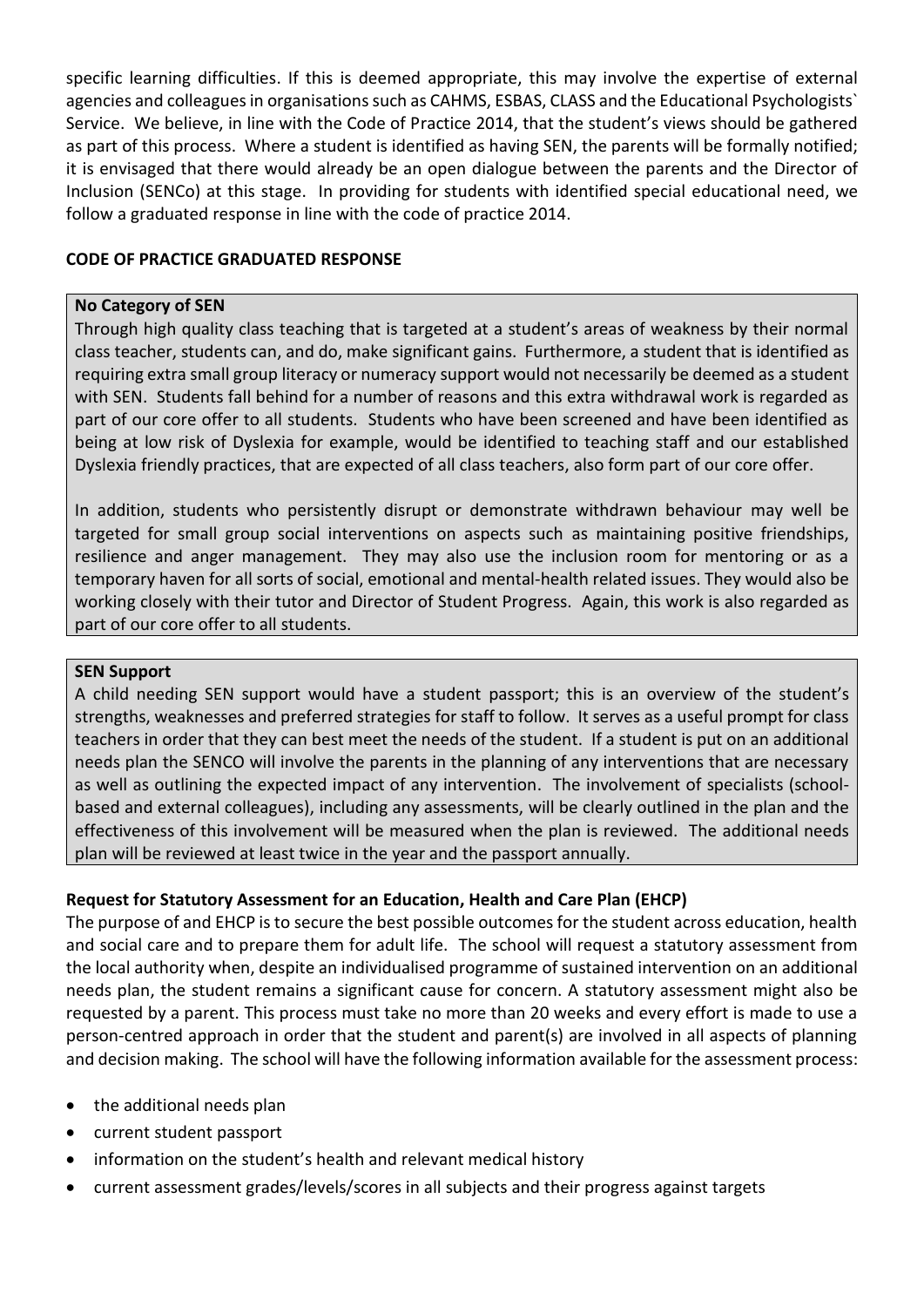- other relevant assessments from specialists such as support teachers, educational psychologists, social care etc.
- the views and aspirations of parents
- the views and aspirations of the student (the needs of the student should sit at the heart of the process)
- any other involvement by professionals.

## **Education, Health and Care Plan (EHCP)**

An EHCP draws together the support to build a holistic plan around the student. It will specify the individual's special educational needs and give a clear and concise plan of action that focusses on the desired outcomes for the student.

The following principles apply:

- Decisions relating to content are made openly and collaboratively by the local authority, school, parents and the student
- The EHCP describes what the student can do and it specifies the outcomes sought for the student
- Education, health and care provision will be co-ordinated where possible.
- Clear dates for review must be detailed.

## **Reviews of Education, Health and Care Plans (EHCP)**

EHCPs are used to actively monitor the student's progress towards their specified outcomes and longer term aspirations. They are reviewed annually and the Director of Inclusion (SENCo) and will involve:

- $\bullet$  the student's parent(s)
- the student
- the relevant teacher(s) and support staff
- a representative from the local authority
- relevant professionals from social care and/or health, where appropriate.
- any other person the SENCO considers appropriate.

The aim of the review is to assess the progress made by the student and the provision made by the school, health and social care. The appropriateness of the plan will be considered and revisions made openly and collaboratively. New targets are set for the year.

### **Personal Budgets**

Where particularly high needs are identified it can be possible to identify a portion of 'high needs' funding from the local authority to be used to commission particular services for example. This can include direct payment to the parent where it makes more sense for the parent to arrange the provision themselves. Personal Budgets are reviewed and accounted for through the annual review process.

## **CURRICULUM ACCESS AND PROVISION**

In order to meet the learning needs of all students and to secure the best possible outcomes, work is differentiated by teachers and planning takes account of all the individual learning needs within a class. Where students are identified as having Special Educational Needs, the school provides for these additional needs in a variety of ways:

- in class support for small groups with an additional teacher or learning support professional
- small group withdrawal with LSP or SEN assistant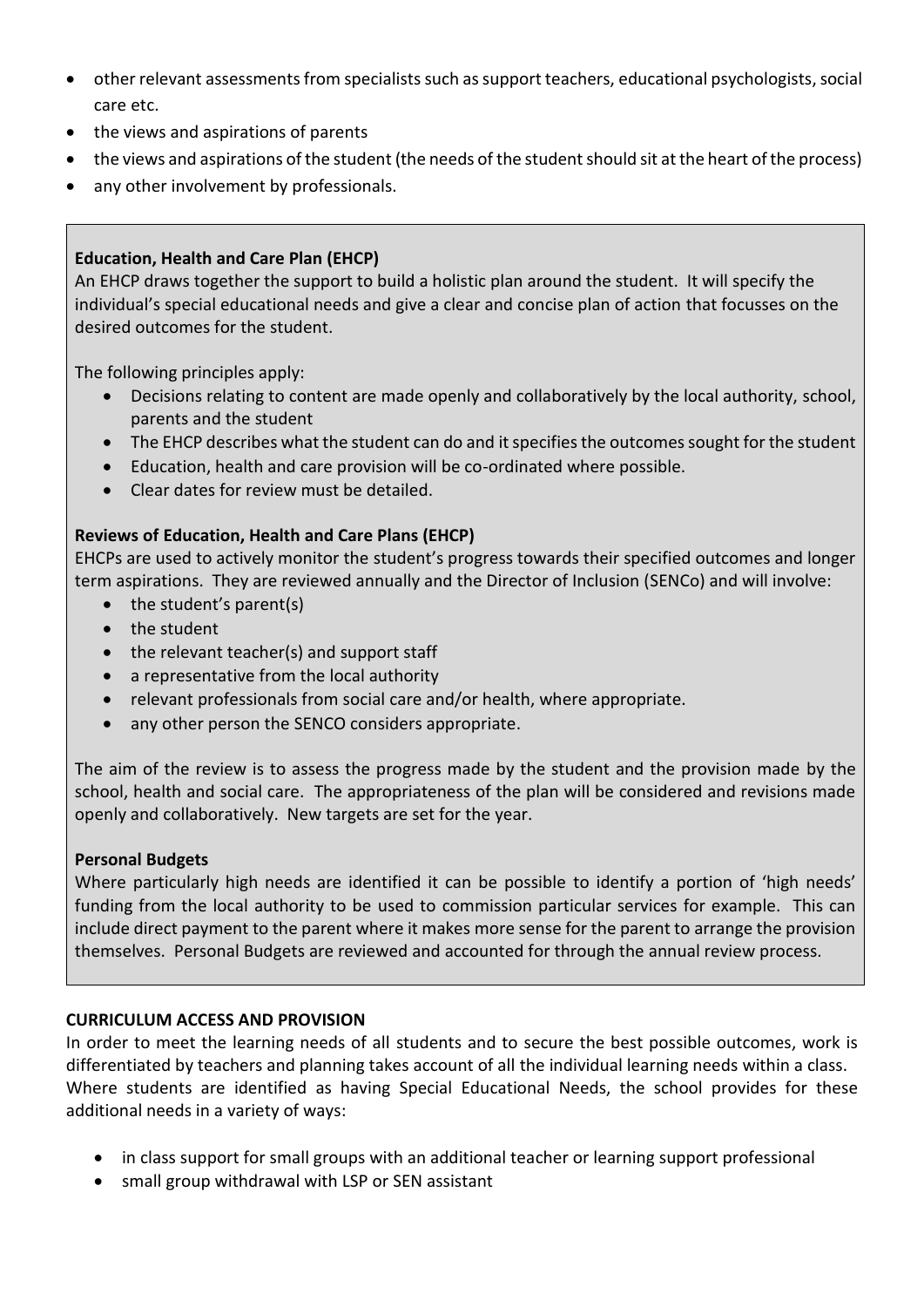- programmes of intense, repetitive literacy intervention such as Toe by Toe or Lexia
- individual class support / individual withdrawal
- further differentiation of resources
- homework club
- mentoring
- progress group a reduced sized teaching group
- nurture group a 12-week intervention programme designed to support young people in learning key life skills
- wave 3 interventions *such as SULP (Social use of language Programme)*
- use of the Inclusion Room (The ARCCH and the HUB)
- social intervention programmes on maintaining positive friendships and anger management
- provision of alternative learning materials/ special equipment such as netbooks and iPads for specific lessons
- provision of additional adult time in devising interventions and monitoring their effectiveness
- staff development/training to undertake more effective strategies and dealing with particular conditions such as Epilepsy
- access to the Educational Psychology Service or other support services for advice on strategies, equipment or staff training
- access to alternative educational provision such as foundation learning courses and work experience placements in order to personalise a student's curriculum

## **NURTURE AND RESTORATIVE PRACTICE**

At Willingdon Community School we are working towards being accredited as a national nurturing school. This means making sure the 6 principles of nurture guide us in everything we do.



A nurturing approach recognises the importance of both the environment and social opportunities in shaping children's development. Providing nurturing experiences through the school setting and curriculum, helps develop social and emotional skills, resilience and the capacity to deal with life for life.

A Nurture Group runs part time at Willingdon and provides additional support and opportunities for children and young people. Each group runs for 12 weeks. There is one forest school session, a cookery session and a session in school where the focus is on explicitly teaching children how to build emotional resilience and develop problem solving skills. Many children who are not in the Nurture Group are also given specific nurturing experiences via a range of alternative provisions that are offered as part of our commitment to inclusion.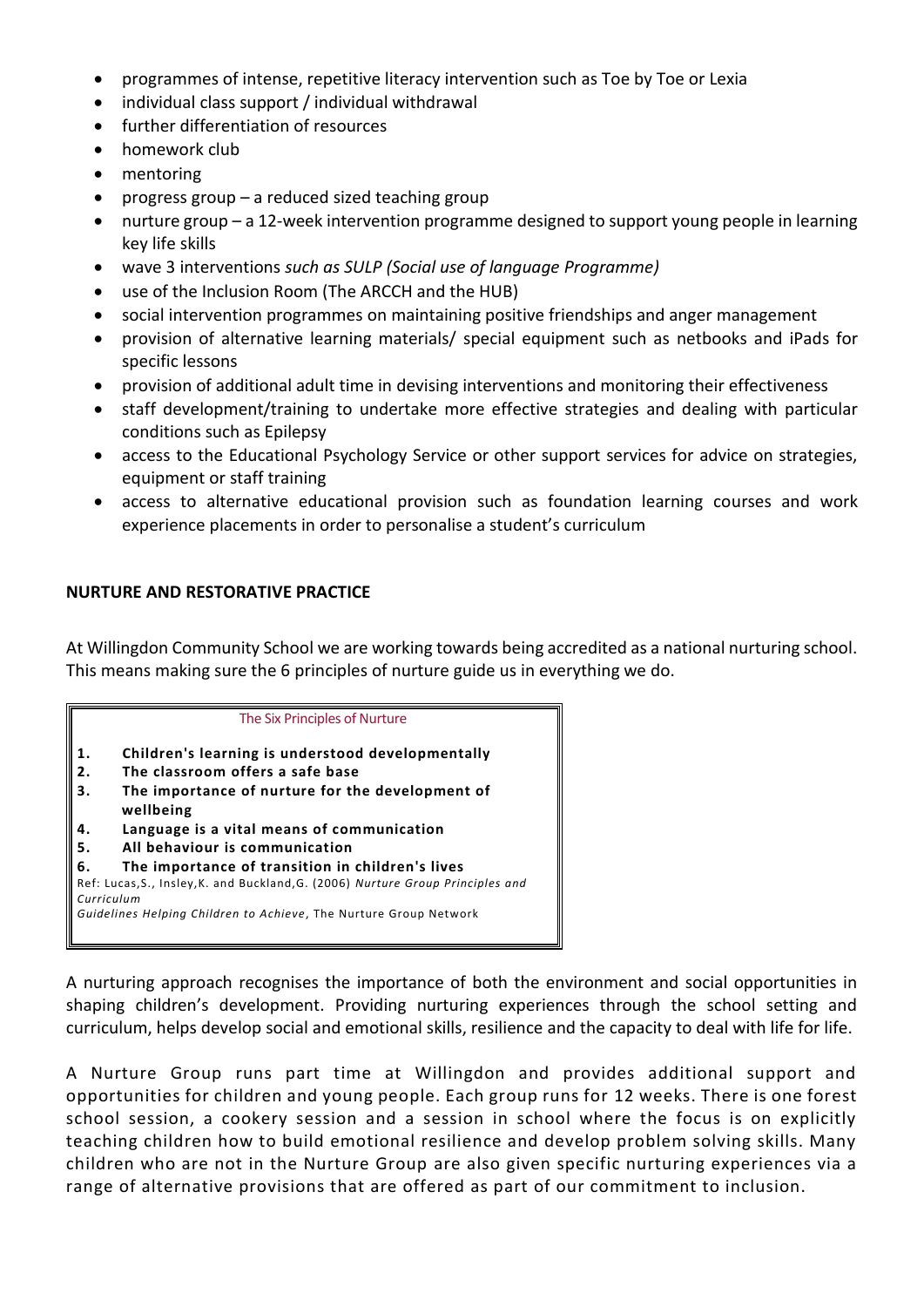The nurture approach is most successful when the ethos underpins everything a school does. This is why we are working hard to share and develop school wide best practice guided by the principles of nurture.

**Restorative Practice** forms a key part of Nurture. We believe that restorative conversations enable staff as well as children and young people to develop a better understanding of social interactions and to learn from experiences. We ask all staff to follow the following basic format to structure all restorative conversations:

**What happened? What were you thinking at the time?**

**How were you feeling? How are you feeling now?**

**How do you think the other person felt? Who else has been affected by this?**

**What do you need to do now so that the situation can be repaired?**

Restorative practice is not about apportioning blame or requesting apologies. It is about developing a shared understanding and repairing situations in a meaningful way.

## **EXAM ACCESS ARRANGEMENTS**

The formal process of assessing students for exam access arrangements begins at the end of year 9 and is finalised in the autumn term of year 10. The process begins with every student in the year group completing screening tests to highlight any difficulties. Exam access arrangements can only be applied for, if a range of teachers provide evidence of need and normal ways of working. In addition, test scores from sessions with a specialist assessor must evidence significant difficulties compared to their peers. Ollie Barber, the SENCO, is working towards being qualified as a specialist assessor and until that time we are using an external level 7 assessor. If a young person has a formal diagnosis of a condition or an EHCP, then that can be used as evidence rather than test scores. However, teacher evidence is still required. The most commonly awarded arrangements are the use of a laptop, access to a reader and/or extra time. A very small number of students also qualify for a scribe. Parents and students are informed in writing once the applications have been approved by the Joint Council for Qualifications.

## **EQUALITY OF OPPORTUNITY**

All students are valued as equal members of the school and all activities are offered to all students. Every effort is made to make reasonable adjustments in order to allow access to specific areas of the school, specific equipment or to enable full participation. All students are encouraged to take a full part in school life.

## **FACILITIES**

There is disabled access to most areas of the school and arrangements are made to ensure that physical access is not a barrier to learning. There are 3 lifts, ramps and walkways as well as dedicated disabled parking. The school is also mindful of the needs of the visually and hearing impaired and has made many modifications to the school building for this purpose, full details of which can be obtained through our attached Sensory Needs Facility (run directly by ESCC). Qualified first aid staff are available at all times and these staff co-ordinate *Individual Health Care Plans*. The HUB is open as a nurturing environment for students to spend breaks and lunchtimes, should they wish to do so.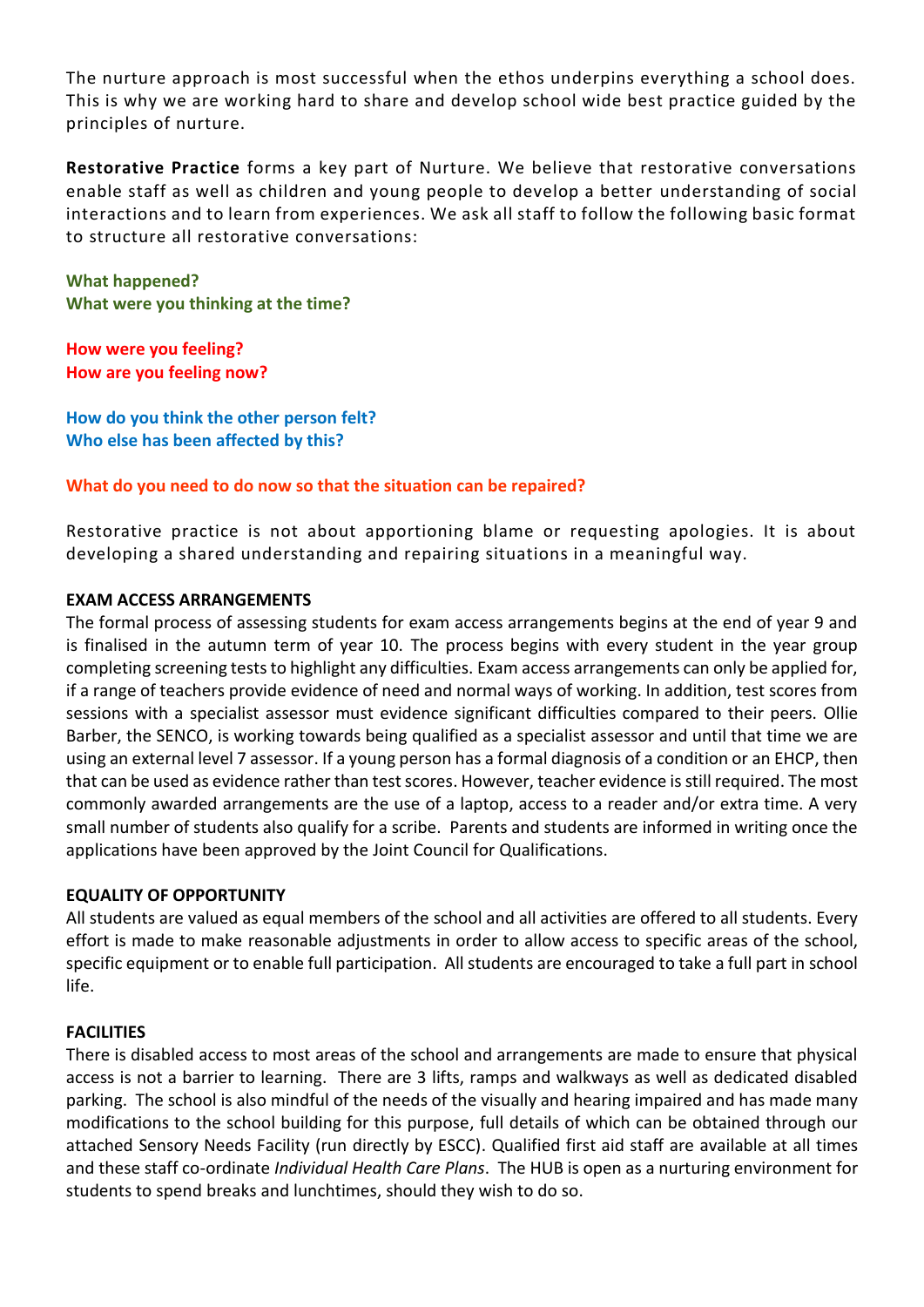## **PARTNERSHIP WITH PARENTS & CARERS**

The school seeks to promote successful and fruitful partnerships with parents and carers by:

- keeping parents and carers informed and giving support during assessment and any related decisionmaking process about SEND provision
- working effectively with all other agencies supporting children and their parents
- giving parents and carers opportunities to play an active and valued role in their child's education
- making parents and carers feel welcome
- ensuring all parents and carers have appropriate communication aids and access arrangements
- providing all information in an accessible way
- encouraging parents and carers to inform school of any difficulties they perceive their child may be having or other needs the child may have which need addressing
- instilling confidence that the school will listen and act appropriately
- focusing on the child's strengths as well as areas of additional need
- allowing parents and carers opportunities to discuss ways in which they and the school can help their child

## **STUDENT VOICE**

We recognise that all students have the right to be involved in making decisions and exercising choice (SEN Code of Practice) and we feel that not only should a student's voice be heard, but also listened to. We have adopted a person centred approach for SEN planning and we endeavour to fully involve all students by encouraging them to:

- state their views about their education and learning through completing the "Pupil Voice" booklet with a trusted member of staff
- share their aspirations with us
- collaboratively set personal targets across the curriculum
- ensure that their teachers really know how to respond to their needs by jointly writing their student passport with HUB staff
- participate fully in their statutory annual review process (students with EHCPs)

## **EXTERNAL SUPPORT LINKS**

We strive to work in partnership with our external specialist colleagues; this means that we have close working relationships with the following:

- Educational Psychology Service *EPS*
- Educational Support Behaviour and Attendance Service *ESBAS*
- Family Key Workers
- Community Adolescent Mental Health Service *CAMHS*
- Targeted Youth Support *TYS*
- Service for Children with Sensory Needs *SCSN*
- Communication Language and Autism Support Service *CLASS*
- Traveller and English as an Additional Language Service *TEALS*